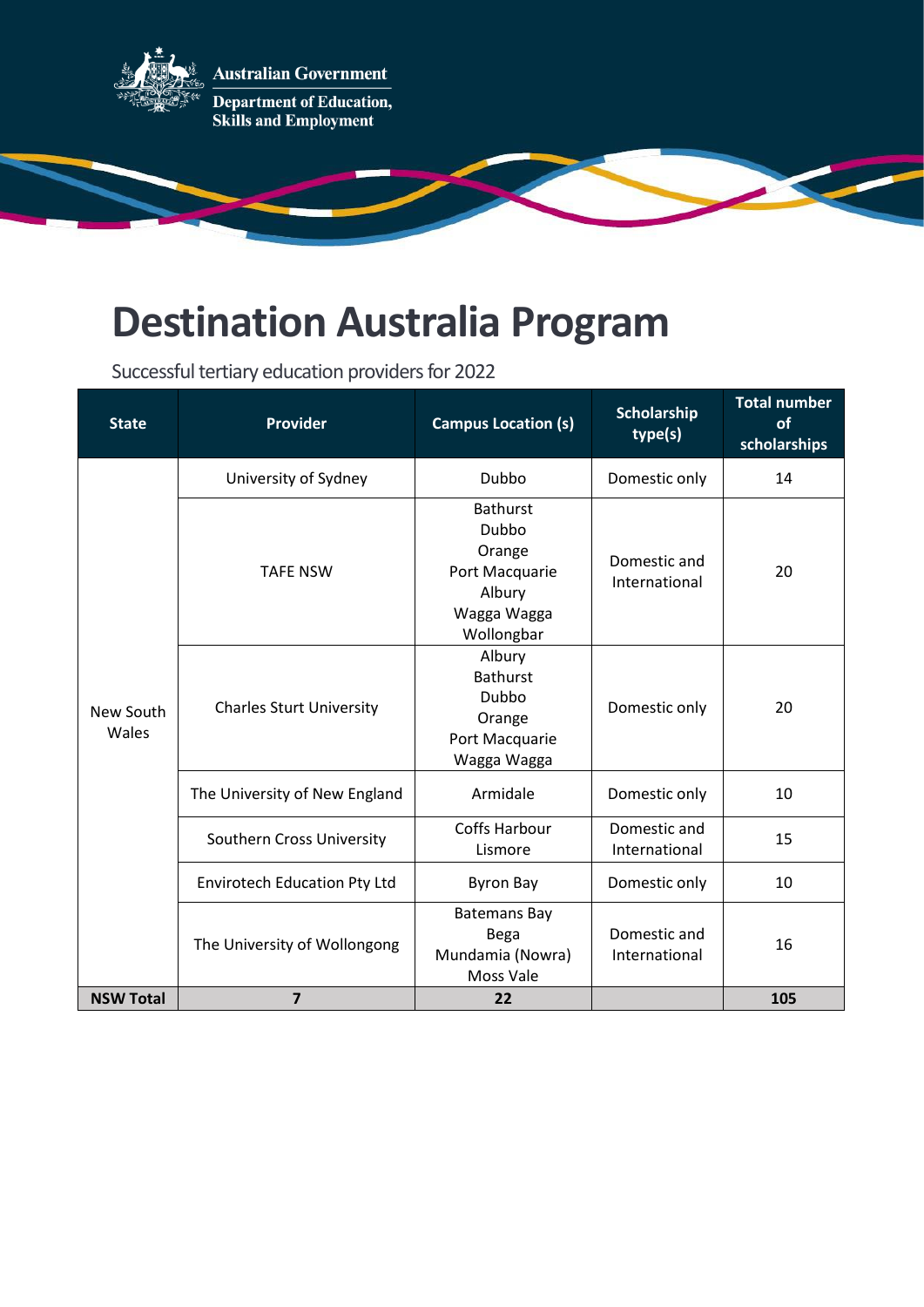| <b>State</b>       | <b>Provider</b>                            | <b>Campus Location (s)</b>                                                                    | Scholarship<br>type(s)        | <b>Total number</b><br>of<br>scholarships |
|--------------------|--------------------------------------------|-----------------------------------------------------------------------------------------------|-------------------------------|-------------------------------------------|
| Victoria           | Partners in Training Australia<br>Pty. Ltd | Shepparton<br>Sale                                                                            | Domestic only                 | $\overline{7}$                            |
|                    | Wodonga Institute of TAFE                  | Wodonga                                                                                       | Domestic only                 | 10                                        |
|                    | Sunraysia Institute of TAFE                | Swan Hill<br>Mildura                                                                          | Domestic only                 | 10                                        |
|                    | Royal Melbourne Institute of<br>Technology | Bendigo                                                                                       | Domestic only                 | 5                                         |
|                    | The University of Melbourne                | Dookie                                                                                        | Domestic only                 | 10                                        |
|                    | La Trobe University                        | Wodonga<br>Bendigo<br>Mildura<br>Shepparton                                                   | Domestic and<br>International | 30                                        |
|                    | Federation University Australia            | Ararat<br><b>Ballarat</b><br>Churchill                                                        | Domestic and<br>International | 17                                        |
| <b>VIC Total</b>   | $\overline{7}$                             | 14                                                                                            |                               | 89                                        |
| Queensland         | <b>Central Queensland University</b>       | <b>Bundaberg</b><br>Cairns<br>Gladstone<br>Mackay<br>Rockhampton                              | Domestic and<br>International | 20                                        |
|                    | The University of Queensland               | Gatton                                                                                        | Domestic and<br>International | 13                                        |
|                    | The University of Sunshine<br>Coast        | Hervey Bay<br>Gympie                                                                          | Domestic only                 | 12                                        |
|                    | <b>TAFE Queensland</b>                     | Cairns<br>Toowoomba<br>Townsville<br>Cannonvale                                               | International<br>only         | 10                                        |
| <b>QLD Total</b>   | $\overline{\mathbf{4}}$                    | 12                                                                                            |                               | 55                                        |
| South<br>Australia | <b>TAFE SA</b>                             | Nuriootpa<br><b>Berri</b><br><b>Mount Gambier</b><br>Murray Bridge<br>Port Lincoln<br>Whyalla | Domestic and<br>International | 10                                        |
|                    | <b>Flinders University</b>                 | Renmark                                                                                       | Domestic and<br>International | 14                                        |
|                    | University of South Australia              | <b>Mount Gambier</b><br>Whyalla                                                               | Domestic only                 | 14                                        |
| <b>SA Total</b>    | 3                                          | 9                                                                                             |                               | 38                                        |